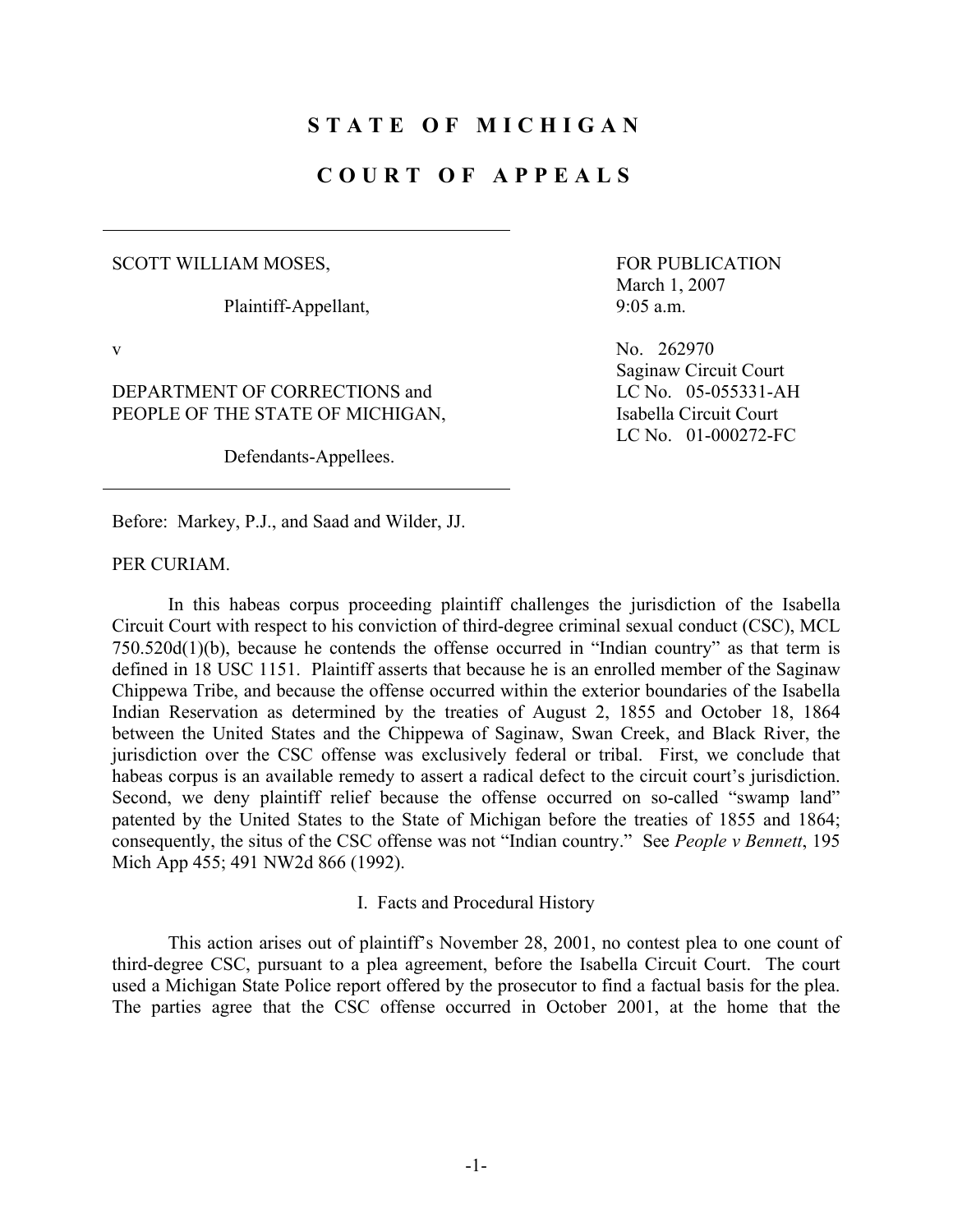complainant and plaintiff shared at 3560 N. Johnson Road in Isabella County.<sup>1</sup> The parties further agree that this location is within the exterior boundaries of the Isabella Reservation according to the treaties of 1855 and 1864, consisting of five townships and the north half of two other townships, all contiguous and situated in Isabella County. In addition, plaintiff concedes this location is part of so-called "swamp land" the United States patented $2$  to the state of Michigan pursuant to the swamp-land act of September 28, 1850, 43 USC 982. Plaintiff was sentenced on April 11, 2002, to 110 months to 15 years' imprisonment.

 On February 7, 2005, while serving his prison sentence at the Saginaw Correctional Facility, plaintiff filed a petition for a writ of habeas corpus against the Saginaw Correctional Facility's warden in the Saginaw Circuit Court. Plaintiff argued that he should be released from prison because the state of Michigan lacked jurisdiction to prosecute him because (1) he was an enrolled member of the Saginaw Chippewa Indian Tribe at the time of the offense, and (2) the offense occurred on the Isabella Indian Reservation. He also argued that various federal constitutional rights were violated by his arrest pursuant to a warrant that allegedly lacked probable cause on the matter of jurisdiction, and his prosecution by a forum without jurisdiction. The attorney general's office argued that the petition should be dismissed because, in substance, plaintiff was seeking judicial review of his conviction and sentence, which took place in the Isabella Circuit Court, and neither the warden nor the Department of Corrections (hereafter "DOC") is a proper party to an appeal of a criminal conviction.

 On April 15, 2005, the Saginaw Circuit Court dismissed plaintiff's petition for lack of jurisdiction. Plaintiff thereafter filed an appeal by right with this Court in Docket No. 262589, which was dismissed for lack of jurisdiction on June 15, 2005, because the April 15, 2005, order was not subject to appeal by right. On May 27, 2005, plaintiff filed an original complaint for habeas relief with this Court. On October 17, 2005, this Court entered an order granting the complaint for a writ of habeas corpus and ordering that the parties "proceed to a full hearing on the merits in the same manner as an appeal of right." On February 22, 2006, this Court entered an order granting the Isabella County prosecutor's motion to join this action as a party defendant.

### II. Standard of Review

 A prisoner's right to file a complaint for habeas corpus relief is guaranteed by Const 1963, art 1, § 12. *Morales v Parole Bd,* 260 Mich App 29, 40; 676 NW2d 221 (2003). Also, this Court has jurisdiction to entertain an action for habeas corpus to inquire into the cause of detention where, as here, the judge in the county where the prisoner was detained, refuses to issue the writ. MCL 600.4304(2); MCR 3.303(A)(2); MCR 7.203(C)(3). To the extent that they do not conflict with MCR 7.206, the rules in MCR 3.303 apply to the action. MCR 7.206(B). Where this Court orders a full hearing on the merits, it may do so "with or without referral to a

 $\overline{a}$ 

<sup>&</sup>lt;sup>1</sup> Plaintiff more fully describes this location as being T15N, R5W, section seven, Nottawa Township, Isabella County.

<sup>&</sup>lt;sup>2</sup> A "land patent" is "[a] muniment of title issued by a government or state for the conveyance of some portion of the public domain." Black's Law Dictionary (4th ed), p 1282.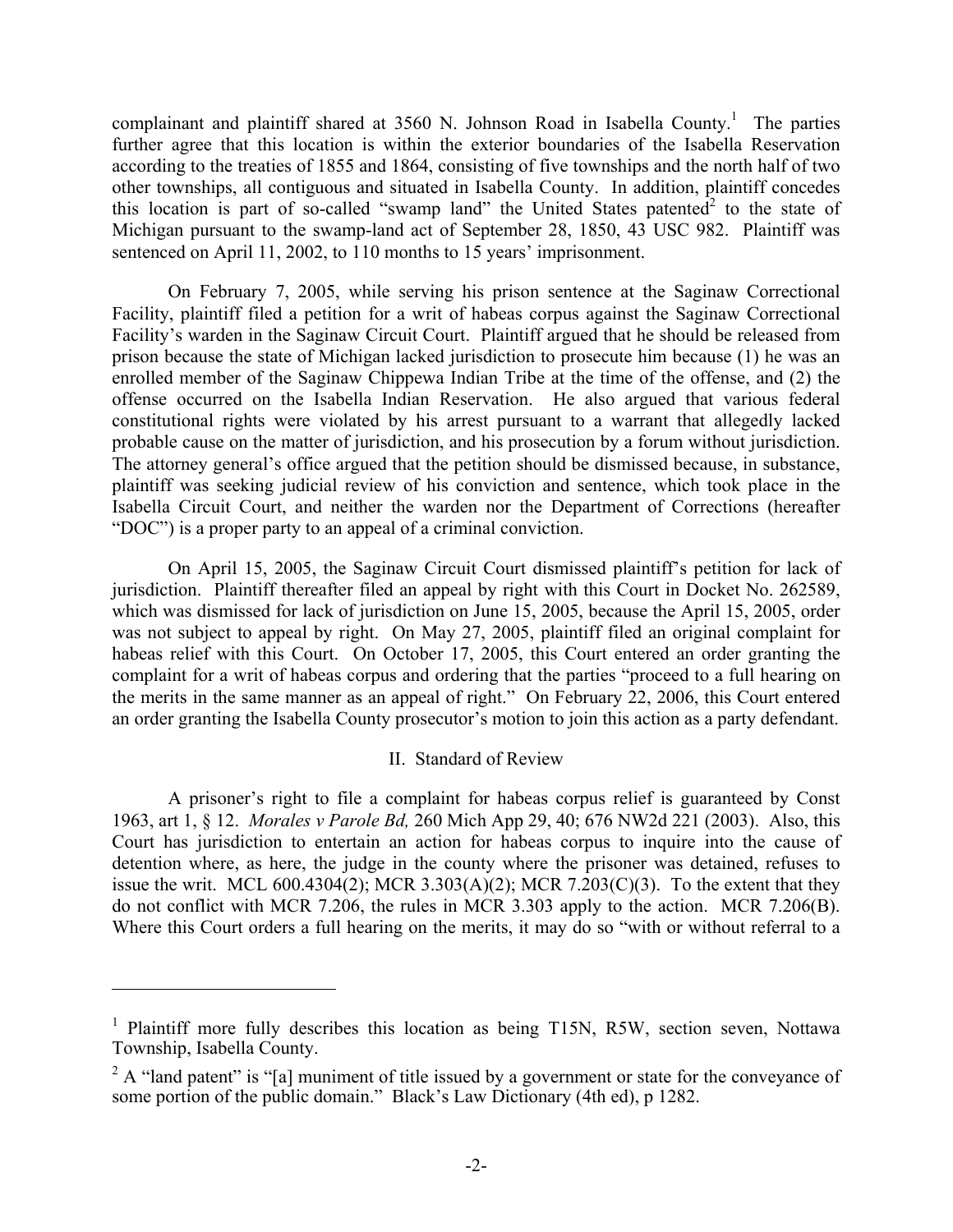judicial circuit or tribunal or agency for the taking or proofs and report of factual findings." MCR 7.206(D)(3). The use of a fact-finder is appropriate when there are disputed facts. *Durant v State Bd of Ed,* 424 Mich 364, 394; 381 NW2d 662 (1985).

 We review de novo questions of law, including the interpretation of a statute or treaty. *Jones v Dep't of Corrections,* 468 Mich 646, 651; 664 NW2d 717 (2003); *People v Mackle*, 241 Mich App 583, 590; 617 NW2d 339 (2000).

### III. Analysis

 As a threshold matter, we reject the DOC's argument that it is not a proper party to this proceeding. Under MCR 3.303(J), the "writ or order must designate the person to whom it is directed as the person having custody of the prisoner." Further, the DOC has "consistently been named as a party in habeas corpus proceedings brought by state prisoners and its role in such proceedings has never been challenged by the appellate courts of this state." *Cross v Dep't of Corrections,* 103 Mich App 409, 413-414; 303 NW2d 218 (1981). The DOC's reliance on MCL 600.4310 is misplaced because that statute does not identify the proper defendant, but rather identifies persons who may not bring an action for habeas corpus.

 The object of the writ of habeas corpus is to determine the legality of the restraint. *Phillips v Warden, State Prison of Southern Michigan,* 153 Mich App 557, 565; 396 NW2d 482 (1986). The writ of habeas corpus deals with radical defects that render a judgment or proceeding absolutely void. *Hinton v Parole Bd,* 148 Mich App 235, 244-245; 383 NW2d 626 (1986). In general, MCL 600.4310(3) prohibits habeas corpus relief to "[p]ersons convicted, or in execution, upon legal process, civil or criminal." But relief "is open to a convicted person in one narrow instance, . . . where the convicting court was without jurisdiction to try the defendant for the crime in question." *People v Price*, 23 Mich App 663, 669-670; 179 NW2d 177 (1970). Moreover, to qualify for habeas corpus relief the jurisdictional defect must be radical, rendering the conviction absolutely void. *Id* at 670. "A radical defect in jurisdiction contemplates . . . an act or omission by state authorities that clearly contravenes an express legal requirement in existence at the time of the act or omission." *Id*. at 671. Nevertheless, habeas relief may be denied in the exercise of a court's discretion where full relief may be obtained in other more appropriate proceedings. See *Phillips, supra* at 566; see also *Jones, supra,* at 658 (order of mandamus, rather than writ of habeas corpus, was the proper remedy for the DOC's failure to conduct a timely fact-finding hearing on parole violation charges). Thus, while plaintiff may not use a habeas proceeding as a substitute for an appeal or to review the merits of his criminal conviction, plaintiff may assert a radical defect in the jurisdiction of the court in which his conviction was obtained. MCL 600.4310(3); *Price, supra* at 669-670.

 Here, habeas relief requiring the DOC to release plaintiff might be appropriate because plaintiff raises a jurisdictional challenge to the authority of the state to prosecute him in any state court. Plaintiff did not waive his right to raise a jurisdictional challenge to his conviction by his no contest plea in the Isabella Circuit Court because the claim implicates the very authority of the state to bring him to trial. See *People v New,* 427 Mich 482, 491; 398 NW2d 358 (1986). Further, this Court granting the prosecutor's motion to join this case as a defendant has resolved the DOC's concern that the Isabella County prosecutor is the proper party.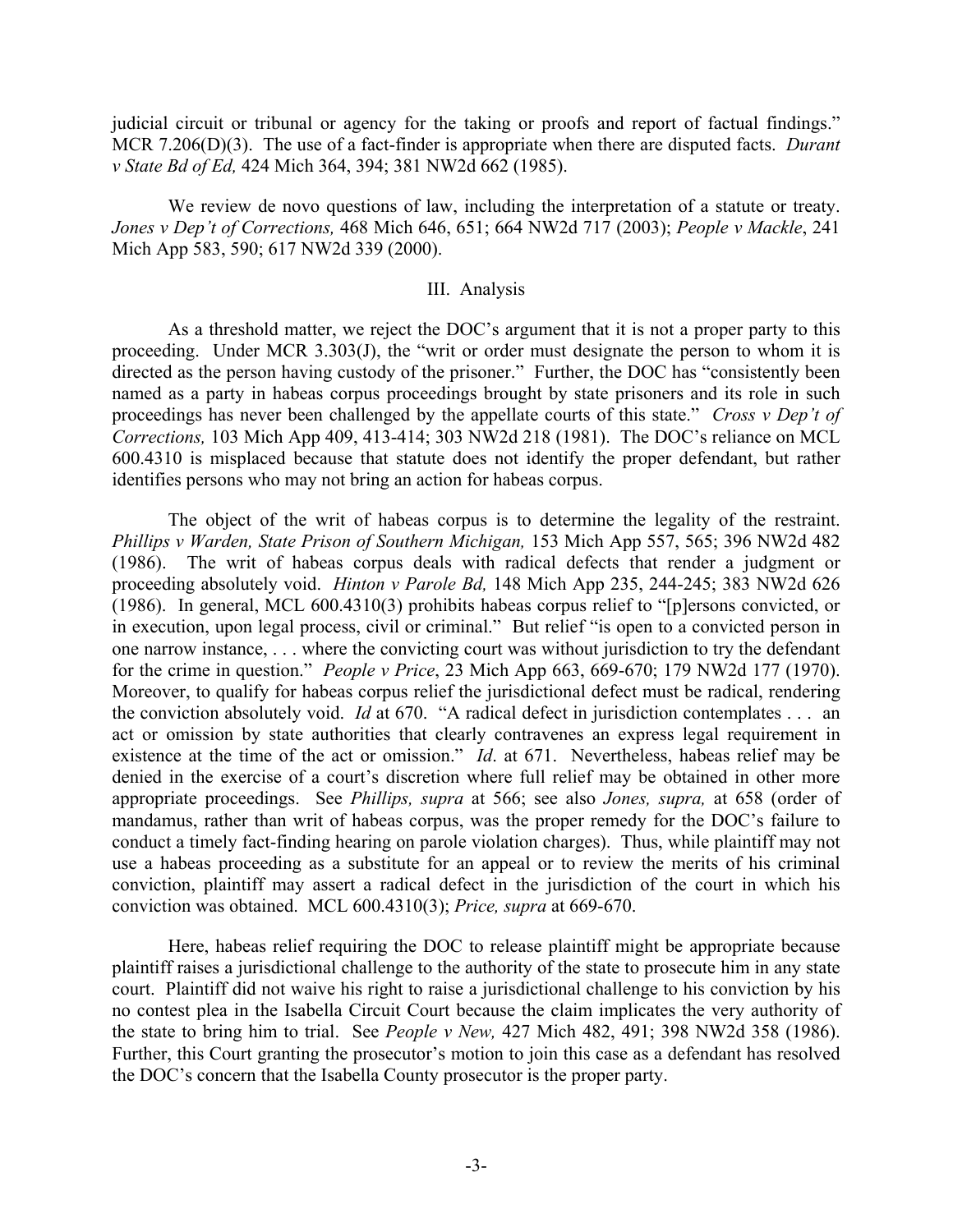Plaintiff argues that the "swamp land" where the crime occurred is "Indian country," as defined in 18 USC 1151. That statute defines "Indian country" in relevant part as "all land within the limits of any Indian reservation under the jurisdiction of the United States Government, notwithstanding the issuance of any patent, and, including rights-of-way running through the reservation  $\ldots$  . . " 18 USC 1151(a). The plaintiff relies on the phrase, "notwithstanding the issuance of any patent," to argue that any "swamp land" patents of reservation land as established by the treaties of 1855 and 1864 are irrelevant to the determination of "the limits" of the Isabella Indian Reservation. Plaintiff further argues that excluding "swamp land" from the reservation is contrary to the canons of construing Indian treaties, would result in an unworkable jurisdictional checkerboard, and is contrary to federal case law. We disagree.

 Plaintiff relies on two treaties between the United States and the Chippewa Indians of Saginaw, Swan Creek, and Black River (the Chippewa). The first treaty is dated August 2, 1855. It provides in Article I:

 The United States will withdraw from sale, for the benefit of said Indians, as herein provided, all the unsold public lands within the State of Michigan embraced in the following descriptions, to wit: --

*First*. Six adjoining townships of land in the county of Isabella, to be selected by said Indians within three months from this date, and notice thereof given to their agent.

*Second*. A tract of land in one body, equal in extent to two townships, on the north side of Saginaw Bay, to be selected by them, and notice given as above provided.

 The United States will give to each of the said Indians, being the head of a family, eighty acres of land; and to each single person over twenty-one years of age, forty acres of land; and to each family of orphan children . . . eighty acres of land; and to each single orphan child under twenty-one years of age, forty acres of land; to be selected and located within the several tracts of land hereinbefore described .

 The 1855 treaty was amended on April 15, 1856, to change the second description set forth above. In a subsequent treaty, dated October 18, 1864 (and proclaimed on August 16, 1866), the Chippewa released their right to reserved land on the Saginaw Bay and also relinquished to the United States all claim to any right to "locate lands in lieu of lands sold or disposed of by the United States upon their reservation at Isabella, and also the right to purchase the unselected lands in said reservation," as provided for in the 1855 treaty. Specifically, the 1864 treaty refers to the treaty of August 2d, 1855, and provides in relevant part:

 Article I. The said Chippewas of Saginaw, Swan Creek, and Black River, for and in consideration of the conditions hereinafter specified, do hereby release to the United States the several townships of land reserved to said tribe by said treaty aforesaid, situate and being upon the Saginaw Bay, in said State.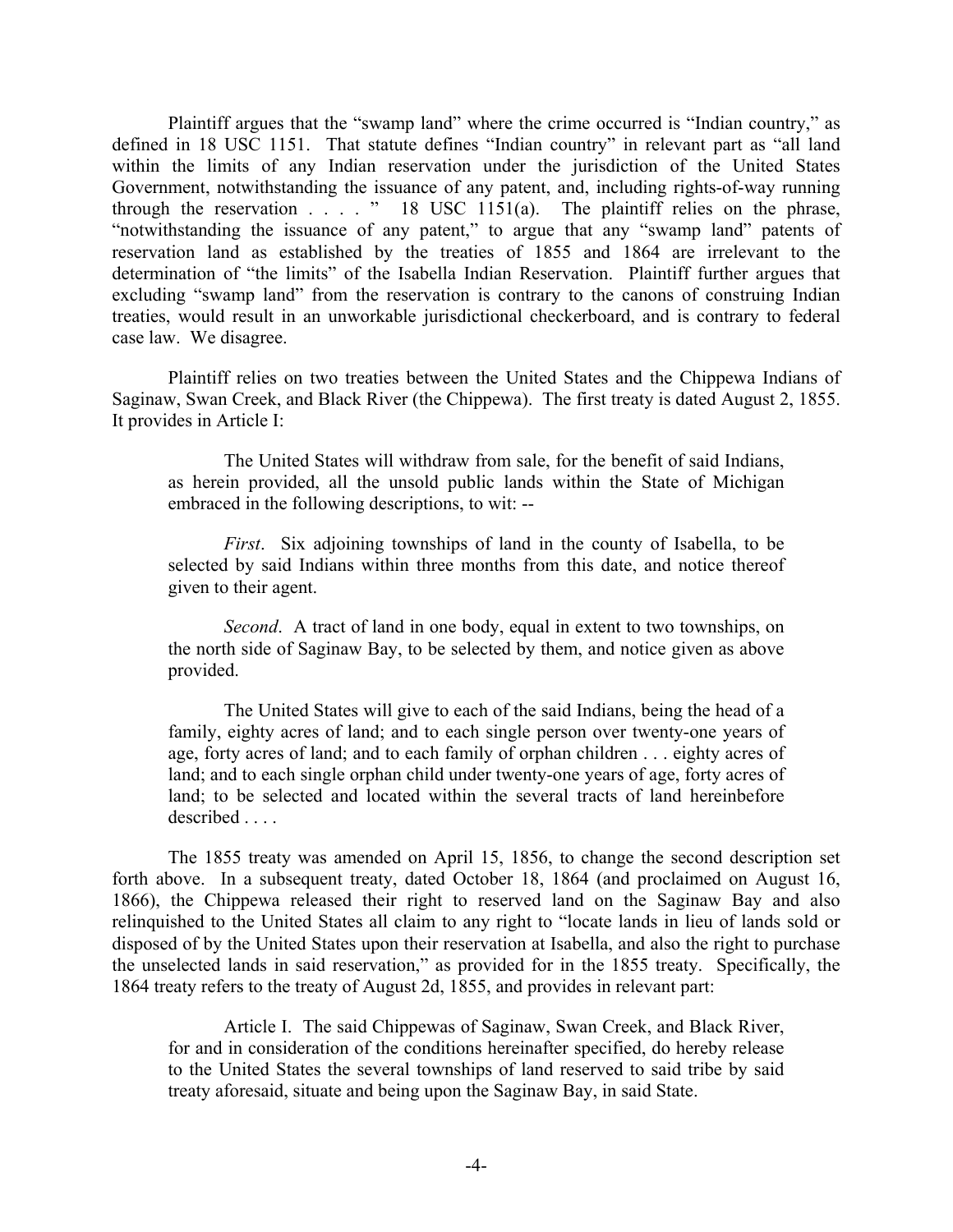The said Indians also agree to relinquish to the United States all claim to any right they may possess to locate lands in lieu of lands sold or disposed of by the United States upon their reservation at Isabella, and also the right to purchase the unselected lands in said reservation, as provided for in the first article of said treaty.

 Article II. In consideration of the foregoing relinquishments, the United States hereby agree to set apart for the exclusive use, ownership, and occupancy of the said [sic] *of the said* Chippewas of Saginaw, Swan Creek, and Black River, all of the unsold lands within the six townships in Isabella County, reserved to said Indians by the treaty of August 2d, 1855, aforesaid, and designated as follows, viz: --

 The north half of township fourteen, and townships fifteen and sixteen north, of range three west; the north half of township fourteen and township fifteen north, of range four west, and townships fourteen and fifteen north, of range five west.<sup>[3]</sup> [Italics in original.]

 As already noted, plaintiff alleges the offense occurred in township fifteen north, of range five west (T15N, R5W), section seven of Nottawa Township, Isabella County. Plaintiff concedes this property is part of the so-called swamp lands patented to the State of Michigan pursuant to the act of Congress, September 28, 1850, 9 Stat 520. See *Sherman v The A P Cook Co*, 98 Mich 61, 62-63; 57 NW 23 (1893), for a description of the provisions of the swamp-land act. The act is codified at 43 USC 982, which provides:

To enable the several States (but not including the States of Kansas, Nebraska, and Nevada) to construct the necessary levees and drains, to reclaim the swamp and overflowed lands therein -- the whole of the swamp and overflowed lands, made unfit thereby for cultivation, and remaining unsold on or after the twenty-eighth day of September, A. D. eighteen hundred and fifty, are granted and belong to the several States respectively, in which said lands are situated: Provided, however, That said grant of swamp and overflowed lands, as to the State [States] of California, Minnesota, and Oregon, is subject to the limitations, restrictions and conditions hereinafter named and specified, as applicable to said three last-named States respectively.

 The Isabella County prosecutor has provided a copy of the original handwritten patent by the United States conveying "swamp lands," including land in township fifteen north, range five west, to the state of Michigan dated October 12, 1862. The patent recites it was issued pursuant to the authority of the act of Congress of September 28, 1850. Our Supreme Court has recognized that what is commonly referred to as the swampland act was a "grant *in praesenti*, and the surveying of the land and the issuance of the patent conclusively fixed the character of

 $\overline{a}$ 

 $3$  The townships referred to are the modern day townships of Wise, Nottawa, Isabella, Denver, Deerfield, the north half of Union, and the north half of Chippewa in Isabella County.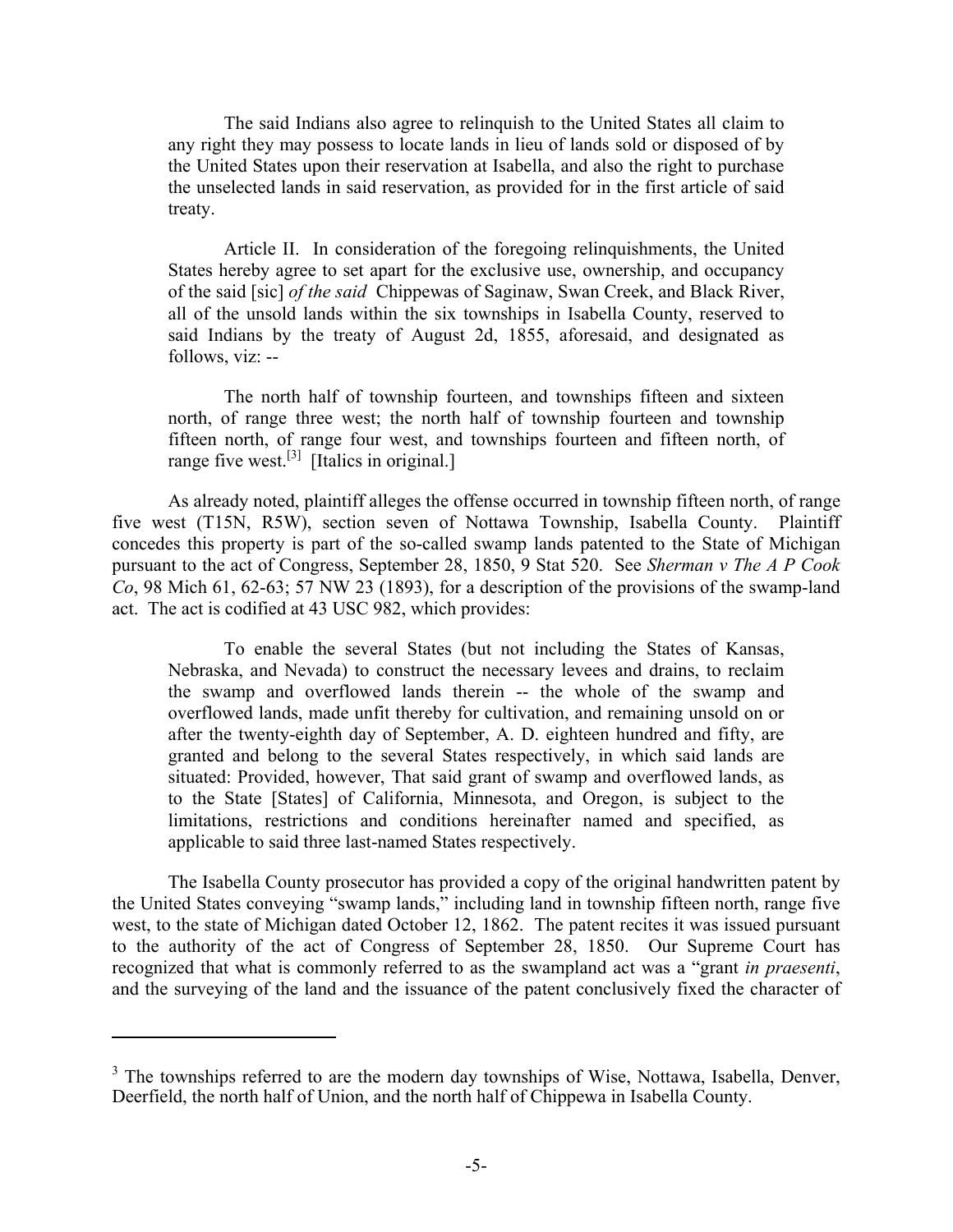the lands." *Collins v Gerhardt*, 237 Mich 38, 64; 211 NW 115 (1926). In *Crapo v Troy*, 98 Mich 635, 638; 57 NW 806 (1894), the Court observed that the act of September 28, 1850, "amounted to a grant *in praesenti*, and that, when a patent was subsequently issued by the Department of the Interior for the lands listed, the act of the Department of the Interior, by relation, took effect as of the date of the grant." In an earlier decision, *Sherman, supra* at 63-65, our Supreme Court apparently first applied the doctrine that a swampland patent issued to the State related back to the date of the act. The Court in both *Crapo* and *Sherman* relied on *French v Fyan*, 93 US 169; 23 L Ed 812 (1876), wherein the Supreme Court opined:

 "This court has decided more than once that the swampland act was a grant *in proesenti*, by which the title to those lands passed at once to the state in which they lay.  $****$  The patent, therefore, which is the evidence that the lands contained in it had been identified as swamp lands under that act, relates back and gives certainty to the title of the date of the grant." [*Sherman, supra* at 65, quoting *French v Fyan, supra* at 170.]

 Applying this principle to the facts of this case, title to the swamp land at issue vested in the state of Michigan before either the treaty of 1855 or the treaty of 1864. Nevertheless, the issue remains whether the treaties of 1855 and 1864 conveyed reservation status within the meaning of "Indian country" and as defined in 18 USC 1151, on the so-called swamp land patented to the state under the act of September 28, 1850.

 This Court considered a similar question in *Bennett, supra*. Specifically, this Court addressed the effect of 18 USC 1151 on the circuit court's jurisdiction regarding land patented to non-Indians in July 1857 pursuant to cash purchases made in 1854. *Bennett, supra* at 457-458. The defendant in *Bennett*, a member of the Saginaw Chippewa Indian Tribe, sought to quash an information on jurisdictional grounds that charged him with operating under the influence of intoxicating liquor, third offense, impaired driving, third offense, and driving with a suspended license, second offense. *Bennett, supra* at 456. He successfully argued that the circuit court lacked subject-matter jurisdiction because the road on which he was arrested "is a right-of-way running through the Isabella Indian Reservation, and is therefore, by definition, 'Indian Country.'" *Id.* at 457. The prosecutor appealed the circuit court's order quashing the information to this Court. *Id.* at 456. The sole issue on appeal was whether the defendant was in "Indian country," as defined in 18 USC 1151. The prosecutor argued that property within the townships described in the treaty of 1864, which had been sold before the treaty's execution, never became part of the Isabella reservation. Accordingly, the prosecutor argued it could not be considered "Indian country." *Bennett, supra* at 457.

This Court, looking to the terms of the 1864 treaty, held:

 Indian treaties must be construed "so far as possible, in the sense in which the Indians understood them, and in a spirit which generously recognizes the full obligation of this nation to protect the interests of a dependent people." *Choctaw Nation of Indians v United States*, 318 US 423, 432; 63 S Ct 672; 87 L Ed 877 (1943). "The language used in treaties with the Indians should never be construed to their prejudice. If words be made use of which are susceptible of a more extended meaning than their plain import, as connected with the tenor of the treaty, they should be considered as used only in the latter sense." *Worcester v*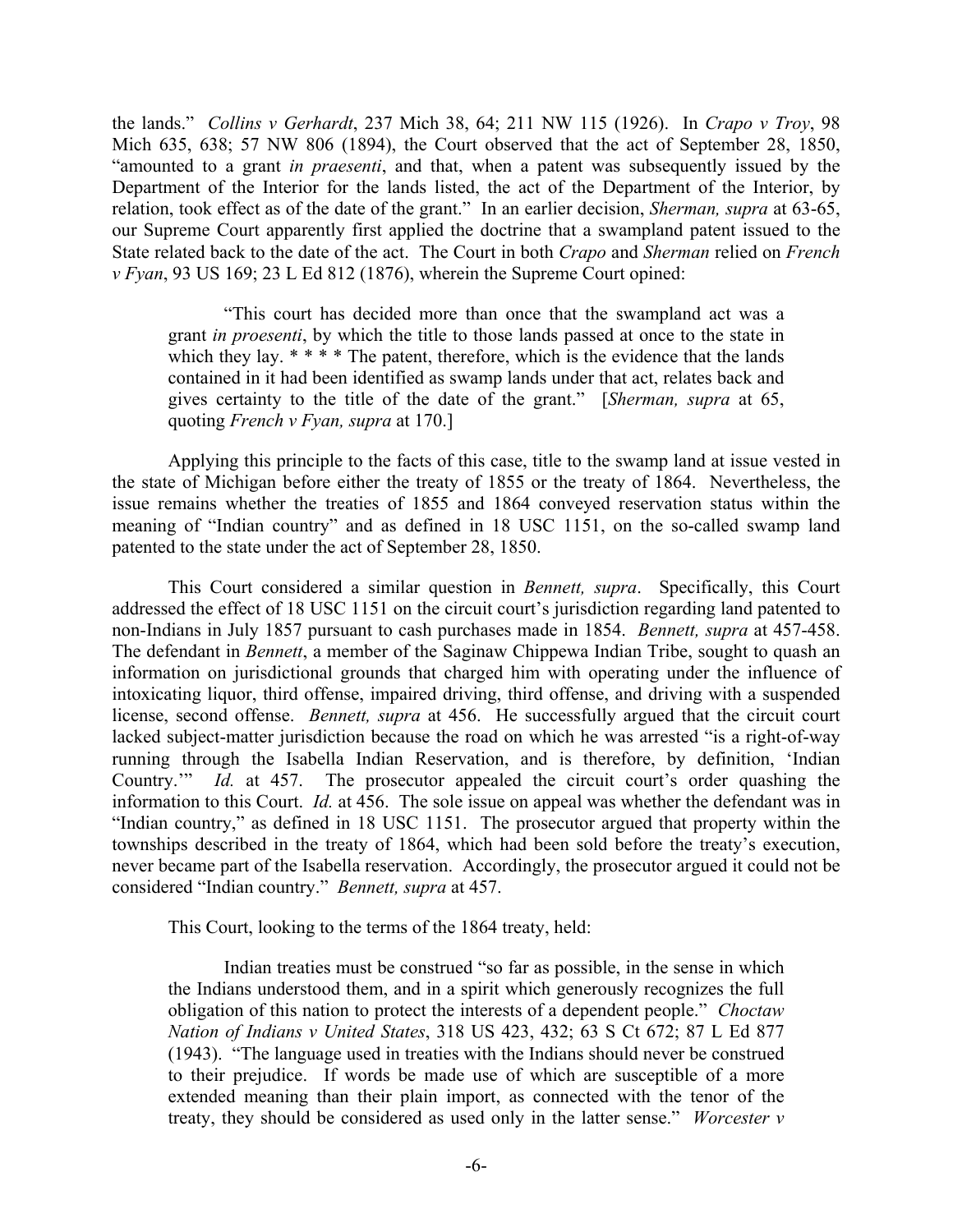*Georgia*, 31 US (6 Pet) 515, 582; 8 L Ed 483 (1832). Ambiguities are to be construed in favor of the Indians. *Oneida Co v Oneida Indian Nation*, 470 US 226, 247; 105 S Ct 1245; 84 L Ed 2d 169 (1985). Courts may not, however, "ignore plain language that, viewed in historical context and given a 'fair appraisal,' . . . clearly runs counter to a tribe's later claims." *Oregon Dep't of Fish & Wildlife v Klamath Indian Tribe*, 473 US 753, 774; 105 S Ct 3420; 87 L Ed 2d 542 (1985).

 In this case, the parties have not presented evidence of the negotiations surrounding the formation of the Treaty of October 18, 1864. However, examining the treaty itself, it appears that the parties intended for the previously sold lands to be excluded from the reservation, because the Chippewas were granted all the "unsold" lands within the six townships. Given the plain language of the treaty, and the lack of evidence to the contrary, we believe the Chippewas would have understood at the time of treaty formation that they were not permitted to settle on or own any lands previously patented to individuals. *Choctaw Nation of Indians v United States, supra*.

 Therefore, defendant was not on a right of way passing through Indian country when he was arrested, and he was subject to criminal prosecution in state court. [*Bennett, supra* at 458-459.]

 Although the instant case contains some factual similarities to *Bennett*, the grant of land to the state pursuant to the swamp-land act cannot be characterized as previously sold land. But according to the second paragraph of Article I of the treaty of 1864 the Chippewa "agree[d] to relinquish to the United States all claim to any right to locate lands in lieu of *lands sold or disposed of by the United States* upon their reservation at Isabella . . . ." (emphasis added). Because land grants to states pursuant to the swamp-land act of 1850 could be encompassed within the term, "lands . . . disposed of by the United States," we conclude that the rationale of *Bennett* could be extended to the swamp land grants. This is because patents to the state of Michigan for swamp lands relate back to the date of September 28, 1850, preceding both the treaty of 1855 and more importantly the treaty of 1864.

 The Isabella County prosecutor has offered factual support for this interpretation of the treaty of 1864 through the decisions of the Indian Claims Commission. Congress enacted the Indian Claims Commission Act, 25 USC 70 *et seq.*, in 1946 to establish a tribunal to decide Indian tribes' claims against the United States. *Arizona v California*, 530 US 392, 402; 120 S Ct 2304; 147 L Ed 2d 374 (2000). The Indian Claims Commission created under the act ceased operations in 1978. *Arizona, supra,* 530 US at 402 n 1. While in operation, the commission had exclusive jurisdiction to resolve Indian claims solely by the payment of compensation. It also had jurisdiction to consider claims alleging that treaties were vitiated by fraud, duress, or unconscionable considerations. *Id.*; But see 28 USC 1505 ("United States Court of Federal Claims shall have jurisdiction of any claim against the United States accruing after August 13, 1946, in favor of any tribe . . . "). The Indian Claims Commission Act had two purposes. One purpose "was to transfer from Congress to the Indian Claims Commission the responsibility for determining the merits of native American claims." *United States v Dann,* 470 US 39, 45; 105 S Ct 1058; 84 L Ed 2d 28 (1985). But "[t]he 'chief purpose of the [Act was] to dispose of the Indian claims problem with finality.'" *Id*. (citation omitted). Although subject to review by the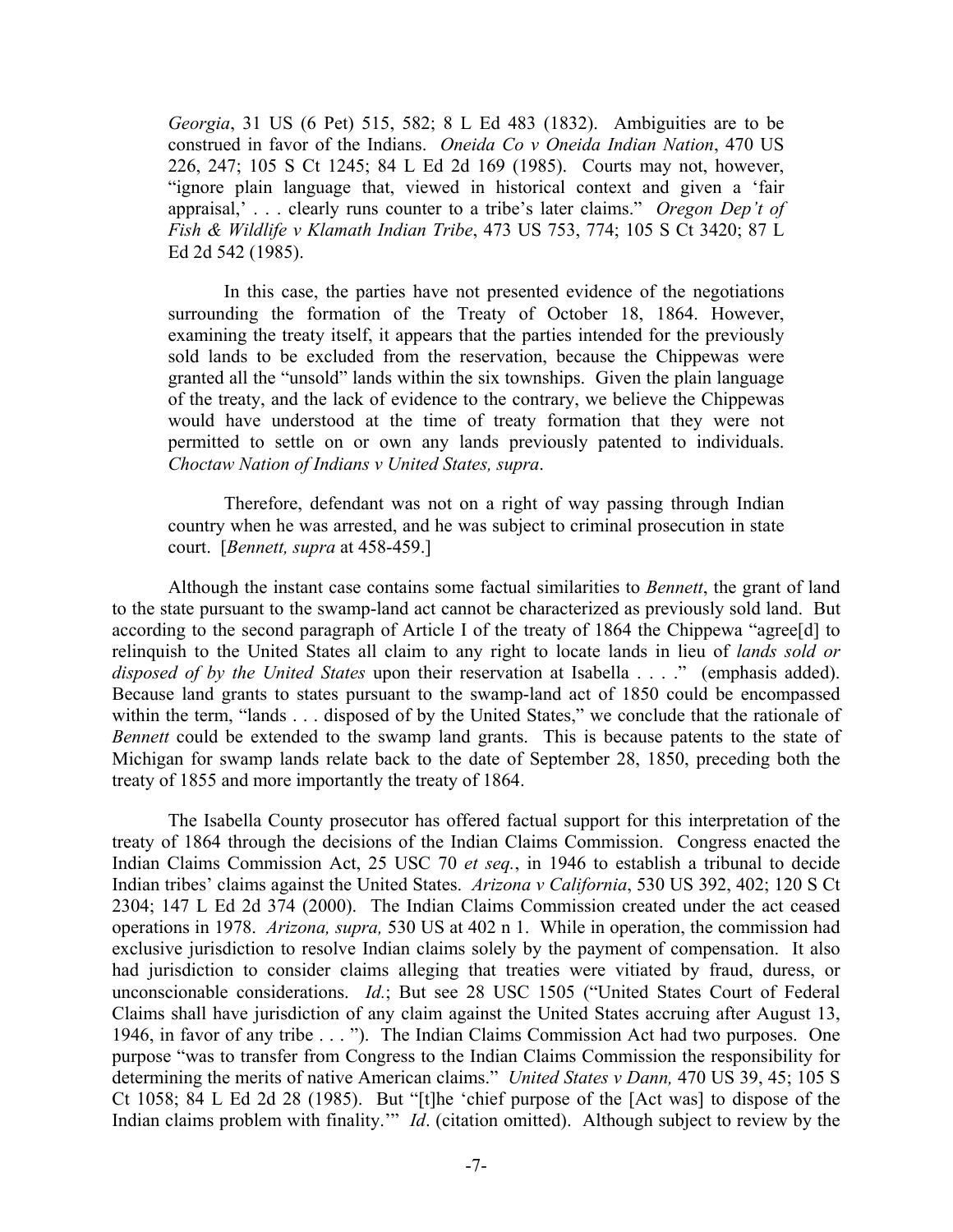Court of Claims, *Arizona, supra,* 530 US at 402 n 1, the commission's reports containing its determinations had the same effect as a final judgment of the Court of Claims when filed with Congress. *Dann, supra*, 470 US at 45.

 The Isabella County prosecutor relies on 1953 and 1954 Indian Claims Commission decisions in *Saginaw Chippewa Indian Tribe v United States,* Docket No. 13-H, that apparently were not appealed to the Court of Claims. In its May 14, 1953 findings, 2 Ind Cl Comm 380, 386 (1953), the commission found no evidence that the swamp land granted to the state was made available for the selection of tribal members under the 1864 treaty. It found in 2 Ind Cl Comm at 388-389, that

. . . the United States granted to the State of Michigan swamp lands within that State, and pursuant to that Act, the State of Michigan, acting through its proper authorities, selected 14,601.41 acres of swamp land within the Isabella Reservation, and 14,829.41 acres of such lands within the Saginaw Reservation. All of such selections were made prior to the treaty of August 2, 1855, and approved by proper authorities of the United States, although patents for all of such selections were not delivered to the State of Michigan until after August 2, 1855. That by the "so-called" Swamp Land Act of 1850 and the action of the State authorities pursuant thereto, all of the swamp land selected in the two reservations passed to the State of Michigan. Furthermore, none of the lands so selected were wrongfully classified as such.

 That by reason of said Act of 1850 and the selections made thereunder, the rights thereto for selection and entry did not pass to the Saginaw or its members under the provision of the treaty of August 2, 1855, and such lands were not included in the category of "unsold public lands" within the areas of either the Isabella or Saginaw reservations referred to in Article 1 of the treaty of 1855.

 In its 1953 opinion, the commission specifically addressed the Saginaw Chippewa Tribe's claim that although the swap lands passed to the state as of September 28, 1850, swamp lands within the townships described in the treaty of 1855 nevertheless must be include within the category of "unsold public lands." 2 Ind Cl Comm at 401. The commission opined:

. . . The undisputed evidence . . . shows the Indians were well aware of the fact that swamp lands did not pass to the Indians under the 1855 treaty, and at no time claimed they did until the present claim was filed. . . . [D]ocuments plainly indicate that [the Indians] recognized the fact that the swamp lands were not intended to be available for Indian use under the treaty.

 Furthermore, the evidence offered of the surrounding circumstances which brought about the treaty of 1855 plainly shows that the parties to that treaty understood that in using the phrase "unsold public lands" within the area of the Isabella and Saginaw Reservations that it did not include the swamp lands previously selected therein, in fact, the request for additional lands in the Saginaw Bay area was based upon the understanding of all parties to the 1855 treaty that the Indians were not to receive the swamp lands. [2 Ind Cl Comm at 401-402.]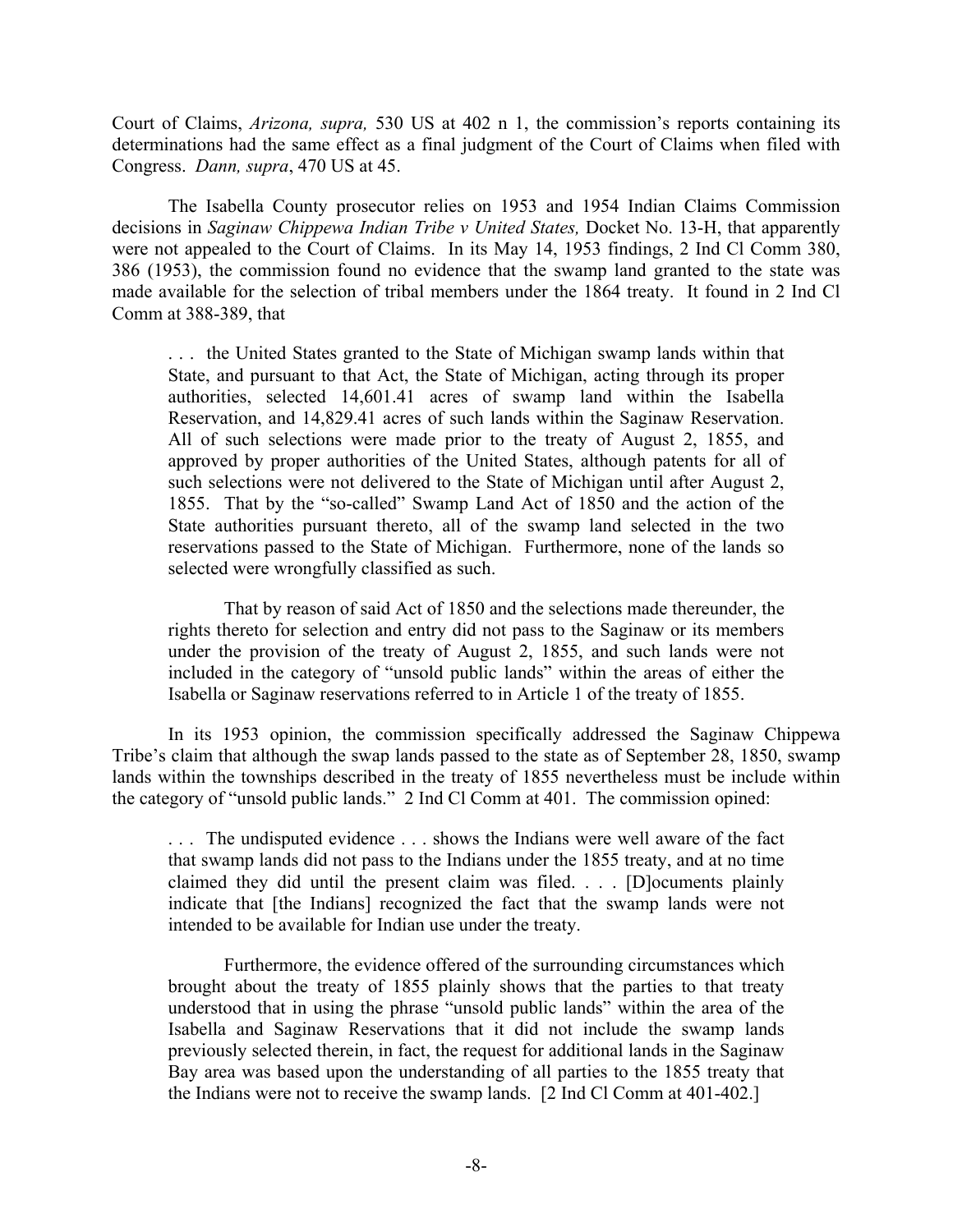These findings, if accepted, support the Isabella County prosecutor's claim that the swamp land was not intended to be part of the Isabella reservation because it was owned by the state of Michigan before any treaty between the United States and the Chippewa of Saginaw, Swan Creek, and Black River.

 Plaintiff on the other hand argues that *Bennett* was wrongly decided. In particular, plaintiff asserts that the *Bennett* decision contravened settled principles of interpreting Indian treaties, and that it is contrary to several federal decisions rejecting the "checkerboard" jurisdiction the Isabella County prosecutor espouses, which *Bennett* adopted. Plaintiff contends that "Indian country" with respect to the Isabella reservation is established by the exterior boundaries of the townships reserved to the Chippewa in the 1864 treaty, i.e., "all land within the limits of any Indian reservation . . . notwithstanding the issuance of any patent," 18 USC 1151, or land grant authorized by the swamp-land act of 1850. To complete his jurisdictional argument, plaintiff asserts that because he is an enrolled member of the Saginaw Chippewa Indian Tribe and the offense occurred in "Indian country," jurisdiction to try the offense is exclusively federal or tribal.

 Accepting that plaintiff is an "Indian" and if plaintiff is correct that the offense occurred in "Indian country," we find merit to plaintiff's jurisdictional claim. Plaintiff relies on both 18 USC 1152 and 1153. The former statute, 18 USC 1152, has been referred to as the General Crimes Act or the Indian Country Crimes Act, while the latter statute, 18 USC 1153, is known as the Indian Major Crimes Act or the Major Crimes Act. See *United States v Peltier*, 344 F Supp 2d 539, 543-544 (ED Mich, 2004); *United States v Male Juvenile*, 280 F3d 1008, 1012 (CA 9, 2002).

The General Crimes Act, 18 USC 1152 provides:

 Except as otherwise expressly provided by law, the general laws of the United States as to the punishment of offenses committed in any place within the sole and exclusive jurisdiction of the United States, except the District of Columbia, shall extend to the Indian country.

 This section shall not extend to offenses committed by one Indian against the person or property of another Indian, nor to any Indian committing any offense in the Indian country who has been punished by the local law of the tribe, or to any case where, by treaty stipulations, the exclusive jurisdiction over such offenses is or may be secured to the Indian tribes respectively.

The Major Crimes Act, 18 USC 1153, provides in relevant part:

(a) Any Indian who commits against the person or property of another Indian or other person any of the following offenses, namely, . . . a felony under chapter 109A, . . . within the Indian country, shall be subject to the same law and penalties as all other persons committing any of the above offenses, within the exclusive jurisdiction of the United States.

 (b) Any offense referred to in subsection (a) of this section that is not defined and punished by Federal law in force within the exclusive jurisdiction of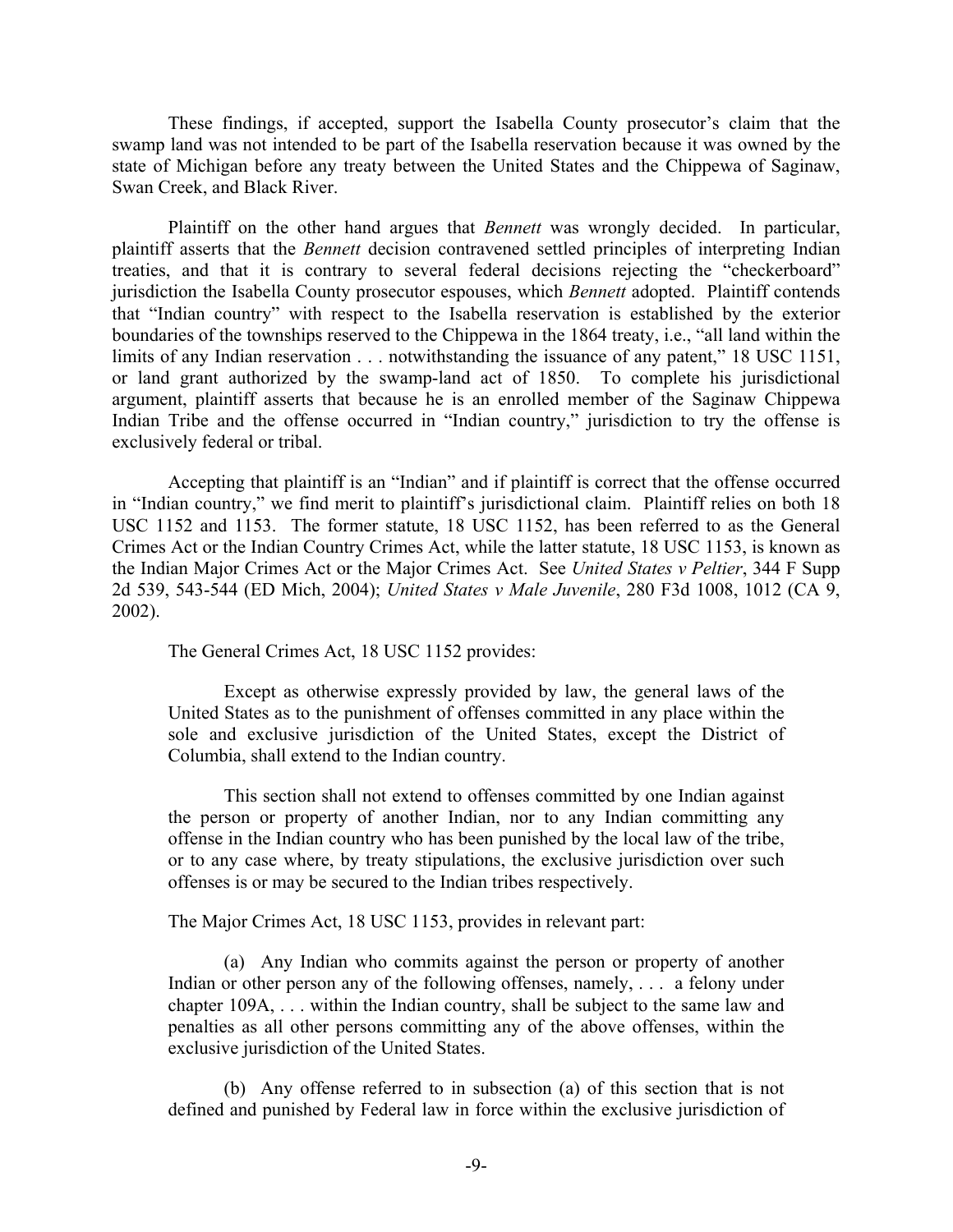the United States shall be defined and punished in accordance with the laws of the State in which such offense was committed as are in force at the time of such offense.

Chapter 109A (sexual abuse), 18 USC 2241 *et seq.,* provides in part:

 Whoever, in the special maritime and territorial jurisdiction of the United States . . . knowingly causes another person to engage in a sexual act-

(1) by using force against that other person; or

 (2) by threatening or placing that other person in fear that any person will be subjected to death, serious bodily injury, or kidnapping;

 or attempts to do so, shall be fined under this title, imprisoned for any term of years or life, or both. [18 USC 2241(a).]

 The Supreme Court discussed the interplay between 18 USC 1152 and 1153 in *Negonsott v Samuels*, 507 US 99; 113 S Ct 1119; 122 L Ed 2d 457 (1993). After finding criminal jurisdiction over offenses committed in "Indian country" to be a complex patchwork of federal, state, and tribal law, the Court indicated that federal jurisdiction over offenses covered by the Indian Major Crimes Act is "exclusive" of state jurisdiction. *Negonsott, supra*, 507 US at 102- 103. Because the CSC offense underlying defendant's conviction involved force or coercion, MCL 750.520d(1)(b), it would be "a felony under Chapter 109A." 18 USC 1153. Thus, assuming plaintiff is an "Indian" and the offense occurred in "Indian country," plaintiff's jurisdictional argument has merit. See, e.g., *United States v Jones*, 440 F3d 927 (CA 8, 2006) (The United States has exclusive jurisdiction where an Indian committed the enumerated felony of aggravated sexual abuse against another Indian or person in Indian country); *United States v Johnson*, 637 F2d 1224, 1231 n 11 (CA 9, 1980) (Indian against Indian crimes and Indian against non-Indian crimes enumerated in 18 USC 1153 subject to federal prosecution).

 We note the issue plaintiff raises involves the interpretation of federal law. Michigan courts are permitted to construe federal law, subject to the rule that state courts are bound by decisions of the United States Supreme Court that pertain. See *Abela v Gen Motors Corp,* 469 Mich 603, 606; 677 NW2d 325 (2004). As further explained in *Cowles v Bank West,* 476 Mich 1, 33-34; 719 NW2d 94 (2006), when adopting the rationale and quoting this Court, 263 Mich App 213, 233; 687 NW2d 603 (2004), with respect to a mater of federal law:

When construing federal statutes and regulations, we are governed by authoritative decisions of the federal courts. *Bement v Grand Rapids & I R Co*, 194 Mich 64, 65-66; 160 NW 424 (1916). Where no decision on a particular issue has been rendered by the United States Supreme Court, we are free to adopt decisions of the lower federal courts if we find their analysis and conclusions persuasive and appropriate for our jurisprudence. *Abela v Gen Motors Corp,* 469 Mich 603, 606-607; 677 NW2d 325 (2004).

 Plaintiff primarily relies on four federal decisions to support his argument that *Bennett* was wrongly decided. We first address *Seymour v Superintendent of Washington State*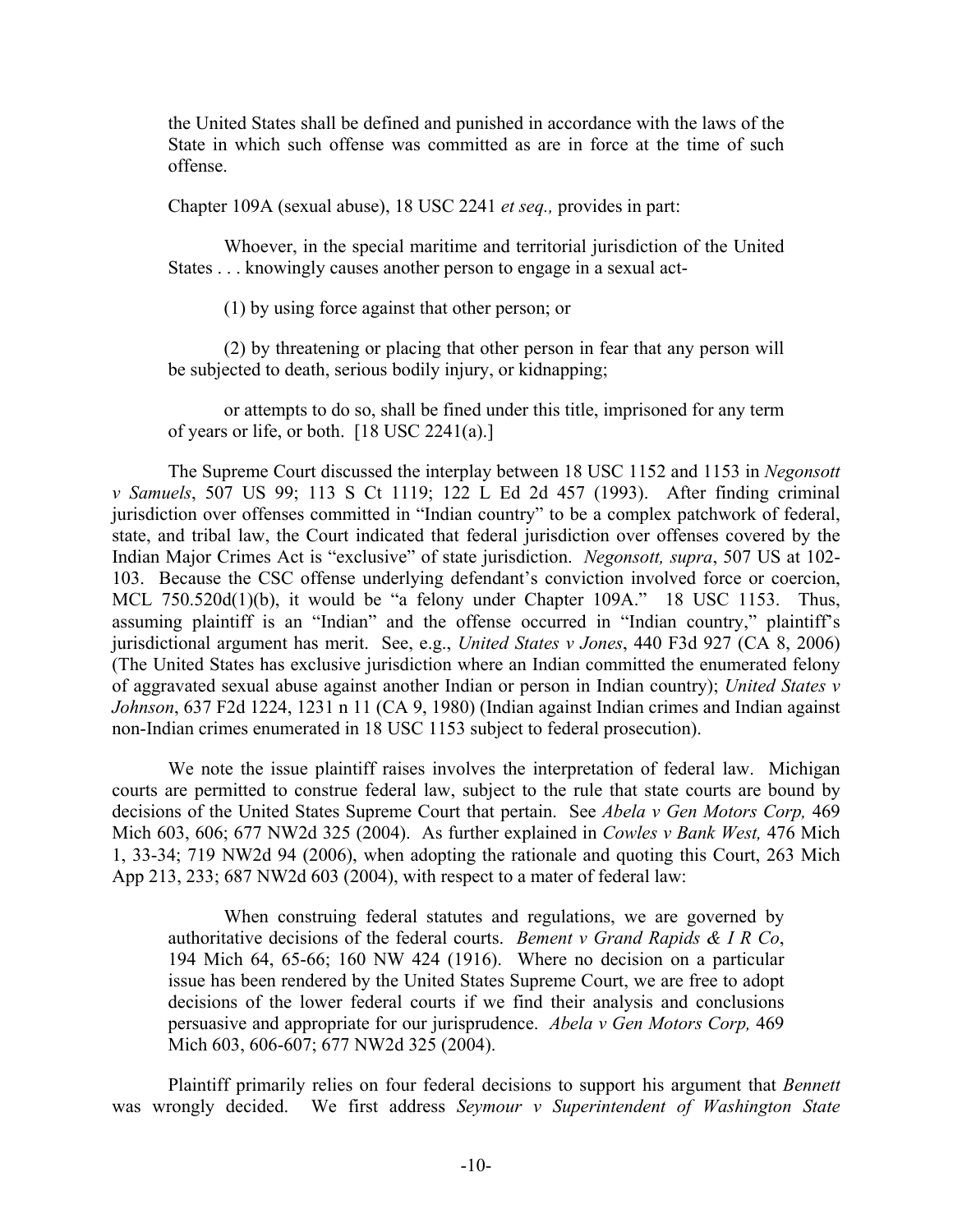*Penitentiary,* 368 US 351; 82 S Ct 346; 7 L Ed 2d 346 (1962), which, if applicable, would be binding on this Court regarding matters of federal law. Indeed, plaintiff argues that *Seymour* compels the conclusion that only the exterior boundaries of an Indian reservation are material to the determination of what land comprises "Indian country" under 18 USC 1151. In *Seymour*, however, the reservation in question was created in 1872, by executive order of President Grant, and diminished in 1892 by an act of Congress. *Seymour, supra*, 368 US at 354. One of the questions before the Supreme Court was whether a parcel in the remaining portion of the reservation was no longer "Indian country" because a non-Indian held a patent in fee. Relying on the language in 18 USC 1151, "notwithstanding the issuance of any patent," the Supreme Court rejected this argument. *Seymour, supra*, 368 US at 357-358. The Supreme Court found the ownership of the particular parcel was immaterial to whether the land was part of the reservation, absent congressional action to remove it from the previously created reservation. *Seymour, supra* at 358-359. Because the instant case involves whether swamp land patented to the state was ever part of the reservation, not whether the so-called swamp land was removed from the reservation subsequent to its creation, *Seymour* does not apply.

 The other three cases on which plaintiff relies also provide no persuasive basis for disagreeing with *Bennett.* Plaintiff's reliance on *Peltier, supra*, is misplaced because it was undisputed in that case that the defendant's arrest and warrant occurred in "Indian country" as defined in 18 USC 1151. *Peltier, supra* at 543. The court held that although the offenses the defendant was charged with were not listed offenses under the Major Crimes Act, 18 USC 1153, the federal court had jurisdiction under the General Crimes Act, 18 USC 1152. *Peltier, supra* at 543-544. The other two cases, *Cardinal v United States,* 954 F2d 359 (CA 6, 1992), and *Keweenaw Bay Indian Community v Michigan,* 784 F Supp 418 (WD Mich, 1991), both involve the Keweenaw Bay Indian Reservation in Michigan.

 First, in *Keweenaw Bay Indian Community, supra*, the United States District Court for the Eastern District of Michigan, following a bench trial, made findings of fact with respect to an action for declaratory relief regarding the boundary of the Keweenaw Bay Indian Reservation in Michigan under the terms of an 1854 treaty. Similar to the 1855 treaty in this case, the United States agreed to set apart and withhold from sale, for the use of certain bands of Chippewa Indians, all "unsold lands" in specified Michigan townships or fractions of townships. *Keweenaw Bay Indian Community, supra* at 419. Unlike the instant case, however, there was no amendment to the treaty or earlier findings by the Indian Claims Commission. Based on the trial evidence before it, the district court construed what it perceived to be ambiguity in the "unsold lands" language in the 1854 treaty by holding that title to the property within the specified townships or fractions of townships was immaterial. Viewed from the Indian's perspective, the district court found it clear that the Indians understood that their reservation was intended to follow the exterior lines of the townships and fractional lines of the townships described therein, irrespective of the land title in that area. *Keweenaw Bay Indian Community, supra* at 425. Rather, it was determined that "[t]he significance of this language, as it was understood by the Indians, was merely that some parcels within the reservation had already been disposed of by the United States and would, therefore, not be available for allotment to the Indians." *Id.* at 426. The court further held that a contrary construction of the treaty would result in a "checkerboard" reservation, "a result clearly not intended by anyone signing the treaty." *Id.*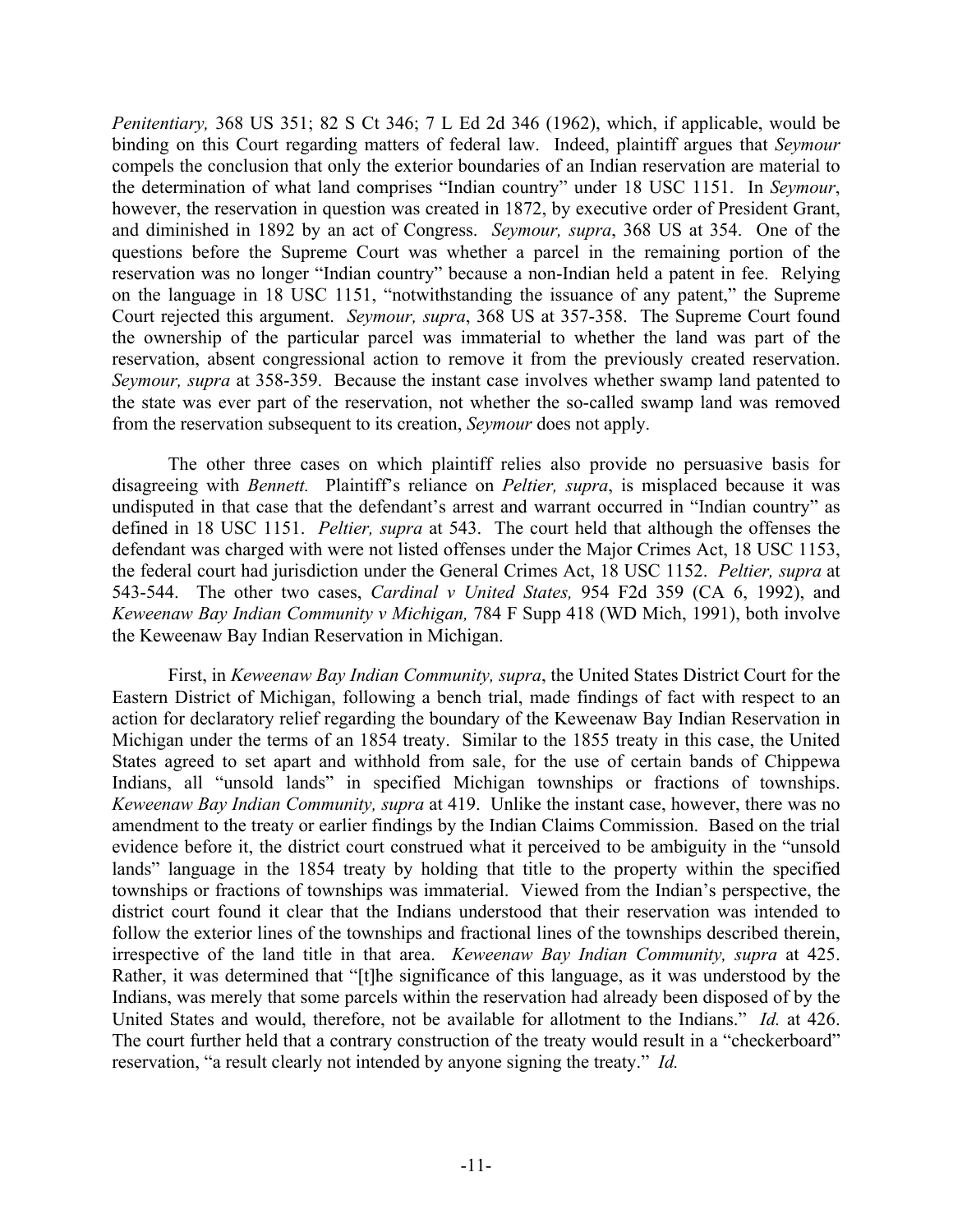Significantly, the district court found evidence that the Indians were on notice of only "one unaffiliated white landholder within the townships which formed their reservation." *Id.* at 425. Further, the district court found that the record was "devoid of any evidence demonstrating that, at the time of the treaty, either the Indians or the treaty commissioners had any knowledge whatsoever of canal, school and swamplands." *Id.* at 426. This differs from the instant case in which the Indian Claims Commission found that the parties understood that swamp land was not intended to be available to the Indians under the treaty. 2 Ind Cl Comm at 402. It also differs from the circumstances in *Bennett, supra* at 458, in which this Court was asked to construe the 1864 treaty without any evidence of the negotiations surrounding the formation of the treaty.

 Because the facts regarding the treaty at issue in this case, as determined by the Indian Claims Commission, are distinct from *Keweenaw Bay Indian Community, supra*, we conclude that it does not provide a persuasive reason to reject the rule of law established in *Bennett*. Although following *Bennett* might cause the "checkerboard" of jurisdiction disapproved of in *Keweenaw Bay Indian Community, supra*, and *Seymour, supra*, 368 US at 358, we find it unreasonable to treat land that was never intended to be part of the Isabella Indian Reservation as reservation land solely to achieve a well-defined boundary. Although the issuance of a patent is not material under 18 USC 1151, the statute clearly requires that the land be within the limits of an Indian reservation to come within the jurisdiction of the United States.

 In *Cardinal, supra*, the Sixth Circuit Court of Appeals considered the 1854 treaty for the Keweenaw Bay Indian Reservation without mentioning the district court's decision in *Keweenaw Bay Indian Community, supra*. The question before the Sixth Circuit was whether a parcel of property within the specified area was "unsold land" at the time of the 1854 treaty and, thereby, was actually set aside as reservation land for the Indian tribe or was sold as canal land before the effective date of the treaty. *Id.* at 361. The Sixth Circuit found that the property constituted "unsold land" at the relevant time. *Id.* at 363-364. In the absence of proof that the Indians surrendered their right of occupancy or Congress expressly extinguished that right, the Sixth Circuit concluded that the parcel was within the property set aside for the reservation. *Id.* at 365. This differs from the instant case which involves no land that can be characterized as "unsold land." The findings of the Indian Claims Commission determined its character.

 The Isabella County prosecutor argues that this Court should be bound by the commission's decision based on two underlying legal principles. First, the prosecutor points out that the Ninth Circuit Court of Appeals has held that final decisions of the commission are binding on the United States and tribes in later lawsuits against state and local governments. The essence of the Ninth Circuit decisions is that title rights may not be relitigated if a monetary award by the commission in favor of the Indian tribe operates to extinguish title. See *Western Shoshone Nat'l Council v Molini,* 951 F2d 200 (CA 9, 2000) (commission's award of \$26 million to Indian tribe for the extinguishment of title constituted a general determination of title and barred the Indian tribe from asserting title against the state of Nevada). Because the present case does not involve a monetary award for title, we find that the prosecutor's reliance on this Ninth Circuit precedent is misplaced.

 Second, the prosecutor correctly points out that in *Oglala Sioux Tribe v Homestake Mining Co, 722 F2d 1407, 1413 (CA 8, 1983), the Eighth Circuit Court of Appeals found that a* commission decision precluded a tribe from litigating title in an action against a private party based on the doctrine of collateral estoppel. Notwithstanding the prosecutor's cursory treatment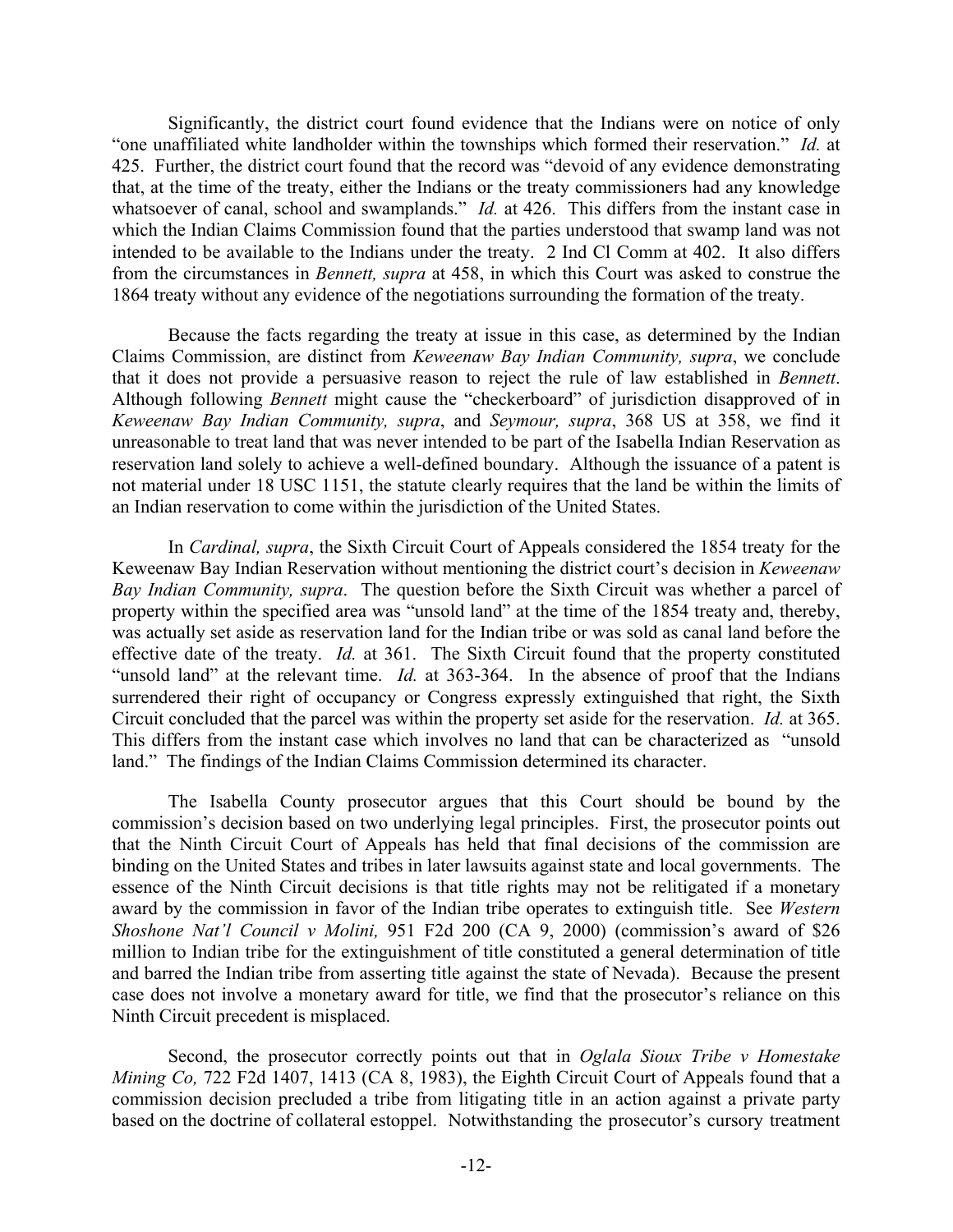of this issue, we conclude there is merit in the prosecutor's position that the doctrine of collateral estoppel applies. Collateral estoppel is a rule of issue preclusion. It bars the "relitigation of an issue in a new action arising between the same parties or their privies when the earlier proceeding resulted in a valid final judgment and the issue was actually and necessarily determined in that prior proceeding." *Leahy v Orion Twp,* 269 Mich App 527, 530; 711 NW2d 438 (2006). But the absence of mutuality does not always preclude application of collateral estoppel. *Monat v State Farm Ins Co,* 469 Mich 679, 688; 677 NW2d 843 (2004). In *Monat, supra* at 695, our Supreme Court held that, where collateral estoppel is asserted against a party who already had a full and fair opportunity to litigate the issue, mutuality is not required. Although plaintiff was not a party to the matter before the Indian Claims Commission, he claims rights as a member of the Indian tribe that was a party. "To be in privity is to be so identified in interest with another party that the first litigant represents the same legal right that the later litigant is trying to assert." *Adair v Michigan,* 470 Mich 105, 122; 680 NW2d 386 (2004). Because plaintiff is claiming rights as a member of the Saginaw Chippewa Indian Tribe, we find that the requisite privity exists to apply the doctrine of collateral estoppel to this case.

 The fact that the instant case is a criminal case should not preclude application of the doctrine. Collateral estoppel cannot be invoked to preclude a defendant from contesting an essential element of a criminal charge. *People v Goss (After Remand)*, 446 Mich 587, 600 (Levin, J.), 610-611 (Brickley, J.); 521 NW2d 312 (1994). But because the instant issue involves only a jurisdictional challenge to the Isabella County prosecutor's authority to prosecute plaintiff in the criminal case, we conclude that it is permissible under *Monat, supra* at 695, for the prosecutor to make defensive use of collateral estoppel to preclude relitigation of an issue previously litigated by plaintiff's Indian tribe regarding whether the swamp land was part of the reservation. The doctrine, as applied, promotes the efficient administration of justice and ensures more consistent judicial decisions. *Id*. It also furthers the purpose of Indian Claims Commission Act by according finality to the Indian Claims Commissions determinations regarding Indian claims. *Dann, supra*, 470 US at 45. Applying the rule of law established in *Bennett,* to the commission's finding, it follows that the swamp land granted to the state of Michigan is not "Indian country" as a matter of law because it is not "within the limits of any Indian reservation under the jurisdiction of the United States Government," as required by 18 USC 1151.

 We find the foregoing determination to be dispositive of the remainder of plaintiff's claims. Specifically, because the offense did not occur in "Indian country," plaintiff's claims regarding the Indian Commerce Clause, US Const, art I, § 8, cl 3, the Treaty Clause, US Const, art II, § 2, cl 2, and the Supremacy Clause, US Const, art VI, cl 2, are without merit. The only issue material to this state habeas proceeding is whether the state, acting through the Isabella County prosecutor, had jurisdiction to prosecute plaintiff for the CSC offense. Plaintiff has failed to establish a jurisdictional defect necessary for habeas relief.

 Plaintiff also requests that this Court consider various constitutional claims within the framework of 42 USC 1983, but he has failed to brief the relevancy of 42 USC 1983 to this state habeas corpus proceeding. "A party may not merely state a position and leave it to this Court to discover or rationalize the basis for the claim." *Mackle, supra* at 604 n 4.

 In any event, a complaint under 42 USC 1983 is a separate avenue for relief due to imprisonment than is a complaint for habeas corpus. See *Hill v McDonough*, US : 126 S Ct 2096, 2101; 165 L Ed 2d 44 (2006) (distinguishing actions under 42 USC 1983 to challenge